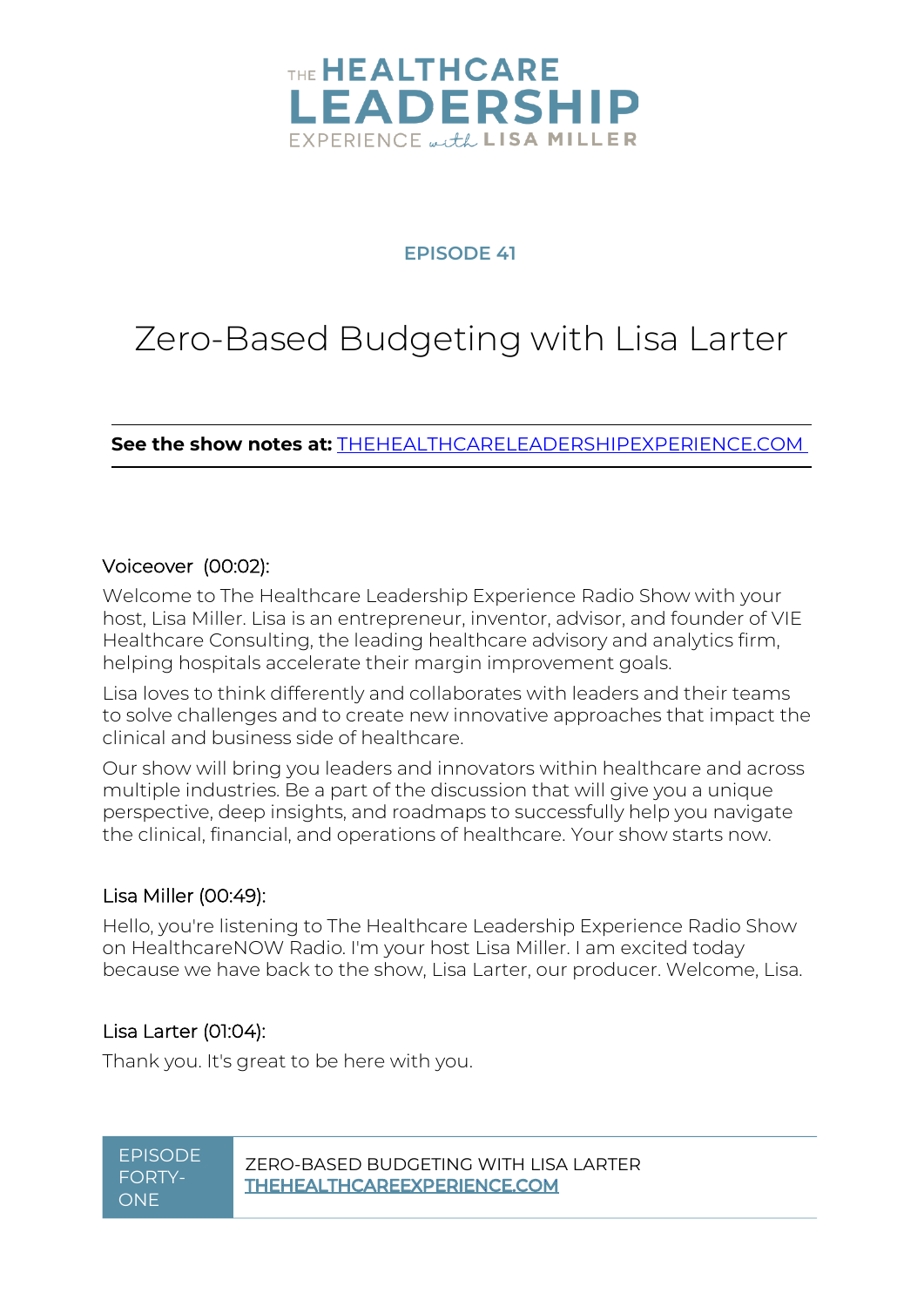

### Lisa Miller (01:07):

Yeah. I'm excited that we have a couple of episodes together and some of our best feedback and shows have been with you. And so this will be fun. So welcome back.

# Lisa Larter (01:17):

Thank you. I love the topics that you have planned for today's show and next week's as well.

# Lisa Miller (01:22):

Yeah, there are kind of two different topics on the spectrum. One is gonna be finance and one is gonna be really on healthcare disruption next week. So, today, we are talking about zero-based budgeting. So this is primarily a finance conversation. However, I do feel like it's an operational discussion. And we're s- explain today what it is. I have some questions that I ask my clients as we're starting this journey of zero-based budgeting.

And then if you wait to the end, I'm gonna give you a specific example of the way we work with a client and how we go through the process and, and a success story. So, now, if you were to Google zero-based budgeting on the internet, you're gonna get a lot of information, and it's widely used in corporations. It is not an unfamiliar topic. It's probably an approach strategy, that's not really used much in healthcare.

And, you know, I'm not really sure why that is, but, you know, it's a conversation that I have more and more with my clients and in hospitals as we are beginning our cost-reduction initiatives. And so we're getting more interest. And it's interesting that the CFOs are like, oh, I would love to do zero-based budgeting, Lisa. It's such a discipline and thoughtful way. It's financial stewardship. It's, it's such an approach we'd love to do.

So I'm gonna give a basic definition for those. So it's a budgeting approach. And it really involves creating a brand-new budget from scratch. So usually, what happens is you have a budget from last year and you say, oh, I'm gonna take out 5% or maybe I'll go through some of my most expensive areas. And maybe I'll take out 7% there, or 5% overall.

But zero-based budgeting assumes you have zero budget and you've gotta justify every single cost and expense. And, you know, usually it's done for a period, like a year. Some people do it every two or three years. In, in corporations in the Fortune 500, they have a different cycles. So it could be

# FORTY-**ONE**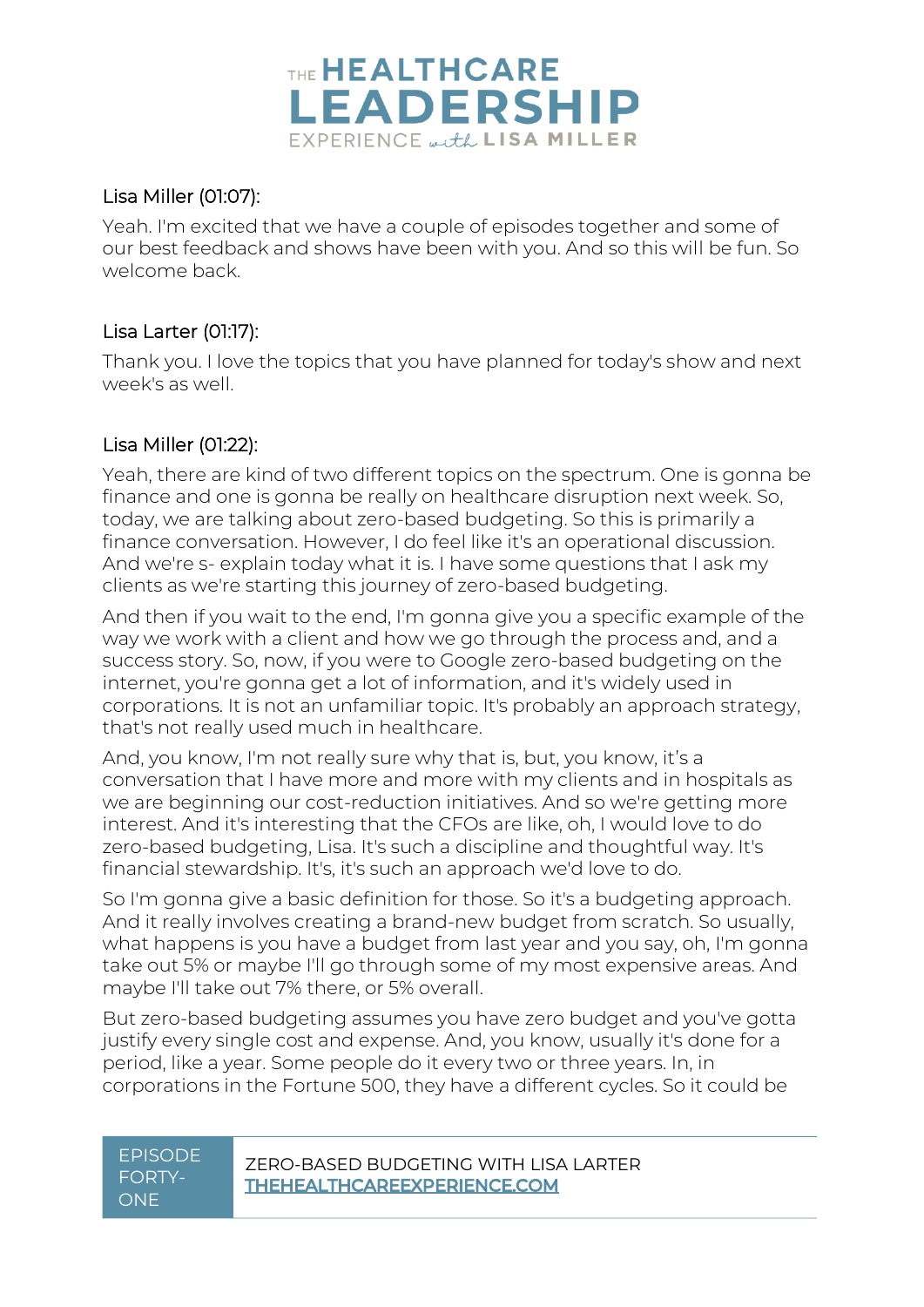

two years, three years, or a year. But every function within the organization, from an expense perspective, is analyzed for its needs and costs.

And then they build that budget around it. So again, outside of healthcare, you could have a manufacturing organization that's looking at even costs to build, you know, a microphone. or, and looking at even that as a zero-based budgeting approach, right? Even, um, matching up what it costs for that output of a product, right? And then they examine, you know, different aspects.

### Lisa Larter (03:57):

So, zero-based budgeting means that you start from the ground floor. You don't look at what you've spent before. You kind of like just throw it all out the window and look at what you need to spend? Like, I guess my question for you is how do you transition from doing what you've done to this zerobased budgeting approach? Because I felt like you were maybe so spying on my computer when you said most companies wanna take 5% out, 'cause that's one of my goals this year, (laughs) is how do I reduce cost by 5%? So how do you shift to this way of thinking?

### Lisa Miller (04:30):

Yeah. That's a great question. And I actually think that this is a bigger mindset and thinking approach or issue than, you know, the time it may take or, oh, I've never done this before, or it doesn't even seem rational. This seems irrational almost.

I can give you an example. Maybe I'll give you an example as it relates to, you know, a hospital. So you could have a, a department in a hospital and you have to assume there's no budget. And we'll, maybe we'll take the lab for instance. And now you've got to build out what it's going to cost for that lab. So the lab may have 15 pieces of equipment, maybe 40 service and maintenance contracts, maybe there's outsourced services. I mean, this is non-labour. So we're gonna take the labor out for a minute, but examining every single cost to say, do I need this or not?

So that lab may decide, well, listen, I have a piece of equipment, I have a backup piece of equipment, and I have a third backup. We don't use, I like it because it's there, but maybe I don't need that. Or if I have it and I've already paid for it, do I need a service and maintenance contract on it?

# FORTY-**ONE**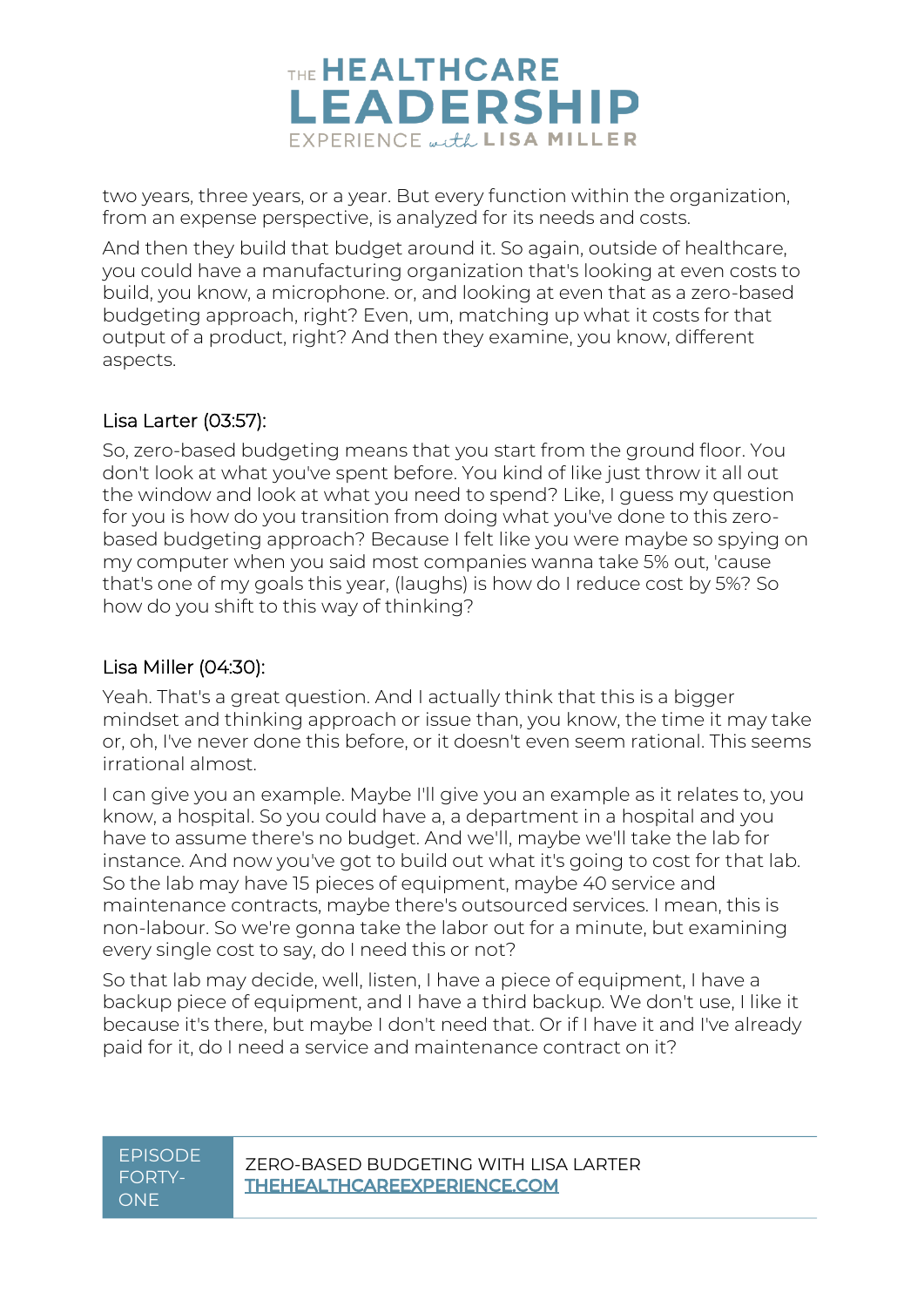

So we see that a lot. We see three pieces of equipment. Maybe there's a redundancy, it makes sense, but does that third piece of equipment need a full-service and maintenance contract? Maybe it just needs parts and labor. So as we build out the department, as you're analyzing every single expense, there may be an opportunity to say, listen, we're outsourcing this test and I didn't realize we spent a million dollars a year outsourcing. Maybe it makes sense for us to justify bringing that in. And bringing it in is half the cost.

You know, we have some clients that, again, they go, they have outsourced services and they minimum fees. It's minimum fee usage of 15 or 20 per service in order to have a piece of equipment or have the service. And then as you're analyzing the expenses, you're like, wait a minute. We're only using that 4 or 5 times, yet our minimum usage fee is 15 or 20. And so you're really paying 5 or 6X more.

So this whole discipline around, do I need it? Should I be paying for it the way I should be paying for it? There's another way to think about it. Even, you know, we'll see food and supply costs to the departments. And departments can order like apple juice and crackers for the, you know, for the floors. And the departments that they're attached to their P&L, you can see that they are really kind of watching that supply. You know, that food supply. You know, it's, it's the extra crackers, the extra juices, all those extra. Versus the ones who don't have it attached their P&L, the hospital can look by department and you can see it's just a big expense.

So when they get that visibility, do I need it or not? Is there another way to look at it? It's a different approach.

# Lisa Larter (07:25):

Yeah. So it sounds to me like it's more of a thoughtful line-item analysis that allows you to really truly assess how much money you need to spend or budget for based on what makes sense, versus looking at the total roll-up of a spend and saying, where can we cut 5%?

### Lisa Miller (07:45):

Yeah. Absolutely. And I often will say, more than likely. just cutting that 5%. You're probably undervaluing the opportunity. So let's talk through your opportunity right now, right? So you're gonna take 5% out, which is great. I mean, that's so smart for you to look at it in that respect. And I could take it from my perspective, too. Right? So as an owner of business, I wanna take

# FORTY-**ONE**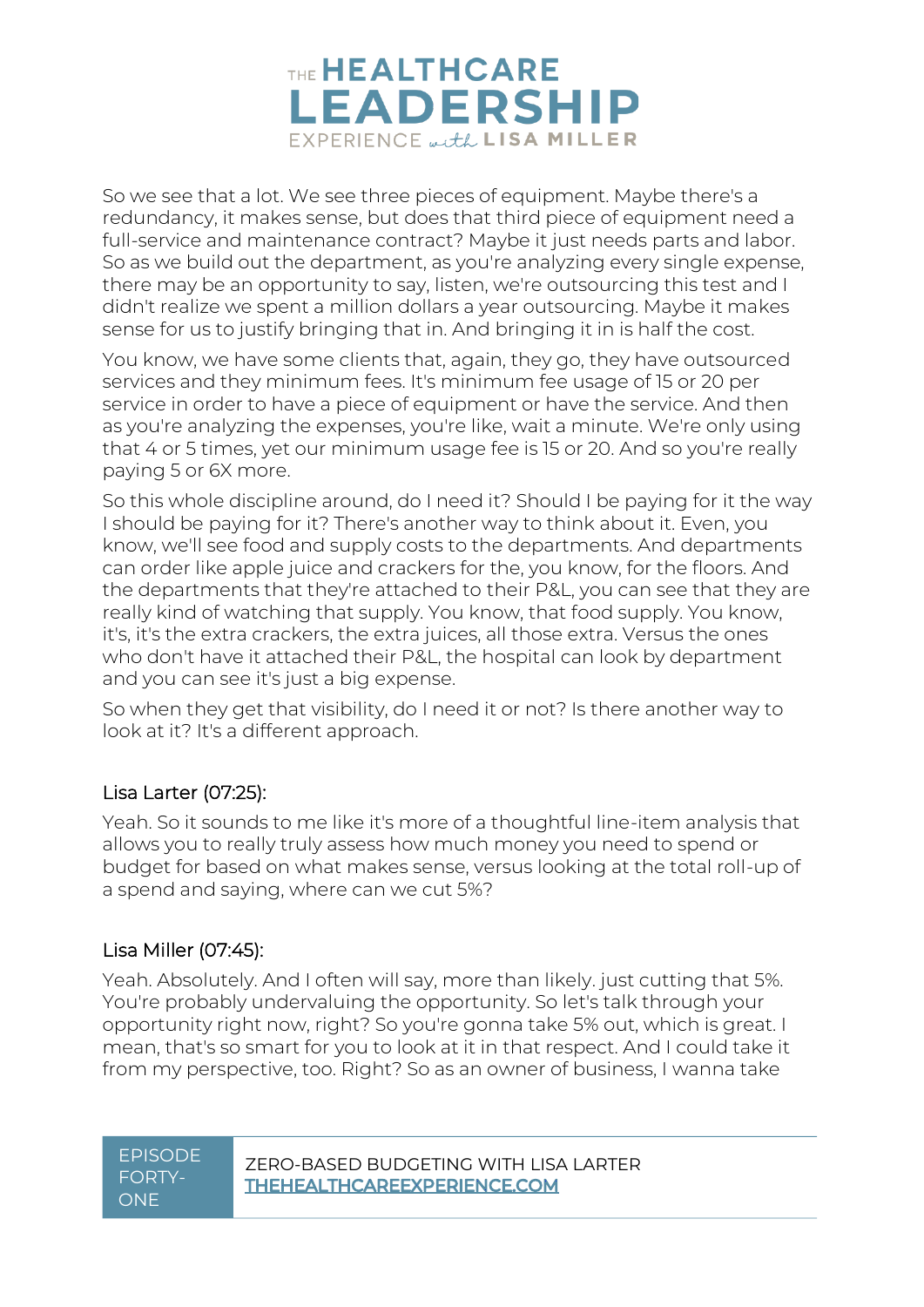

out similarly, 5%, 7%, but if we really question, do I need that subscription? Do I need the extra layer of subscription?

You know, Keith Cunningham says, we pimp out some of our buys, you know, do you need the iMac Pro Pro Pro? Or we just, you know, last year's model work. And I think that's the thoughtfulness, right? It's, do we buy more? Do we buy the most expensive? We're not getting the extra. Does the extra bring us more profit? And that's the same for a department.

### Lisa Larter (08:39):

Yeah. Absolutely. Absolutely. It's really interesting, you know, I did this analysis on my business that if I increased my prices or I increased my revenues by 10% and I reduce my cost by 5%, I would more than double my profit from last year.

### Lisa Miller (08:56):

Right. You can say that one more time, because I think that hospitals need to hear this, 'cause it's a combination of things.

### Lisa Larter (09:04):

Right. So I did an analysis on, if I increased my prices and/or increased my sales by 10%, and I reduced my total cost by 5%, I would net out at more than double my profitability from the previous year.

### Lisa Miller (09:26):

So that formula could be used the same as, uh, and within hospitals, right? Hospitals can increase their prices, but they could increase their collections and they can optimize by 10%. And then reduce their costs by 5%. And then they double the profitability. That is the most brilliant model that everybody listening should be thinking about.

### Lisa Larter (09:47):

Yeah. And I even looked at reducing my cost by 5% without reducing my labor cost.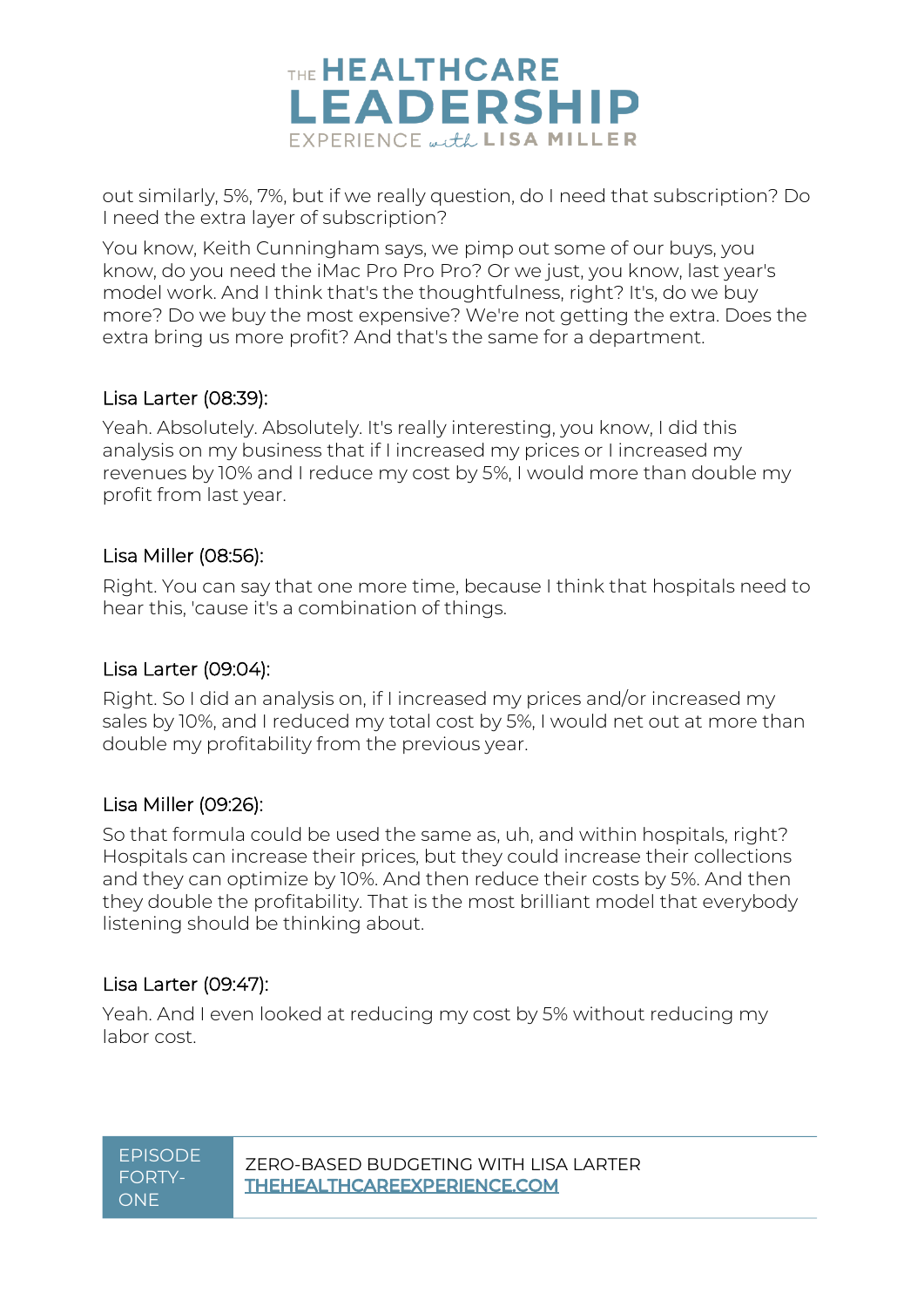

# Lisa Miller (09:54):

Oh, yeah. There you go.

# Lisa Larter (09:55):

Because people think automatically that's the biggest line item, let me reduce my labor. But you can't. And, you know, and I can't. And most hospitals, they can maybe optimize different aspects, but we're not looking to reduce labor costs. No way.

### Lisa Miller (10:08):

Mm-hmm (affirmative). Yeah. I love this. This is really, really interesting.

### Lisa Larter (10:12):

And, you know, costs sometimes isn't the glamorous topic. I often say people love conversations about improving revenue or, or having growth or innovation, and, but optimization and looking at cost is like it's the secondary or third, uh, review. And not everyone gets excited about it, but it, it has such a meaningful impact on profitability.

And so sometimes it's not about pricing. Sometimes it's not about consolidation. Sometimes it's just really going through your hospital's budget, go through by department by department. Test it out, or in a category and just ask some questions. And we're gonna talk about some, but it's definitely a different approach from traditional budgeting. It's a very precise. It's thoughtful.

And for me, again, I'm gonna go back to being a small business owner. I still have a lot of costs, and, and they get hidden in so many different areas. And if you really have to sit down and really be focused, you could take out 5%, and I'm sure. I could as well. It's just putting yourself seated, focused, and dedicating the time and really asking the tough questions. And if you can't figure out like, oh, I need that, or do I really need that? (laughs). Like sit down and do pros and cons, or how else can I look at this cost? Is there a hybrid approach?

But I don't think, unless you do the thinking, you're are gonna get to those really deep, deep cost savings.

| <u>EPISODE</u> |
|----------------|
| <b>FORTY-</b>  |
| ONE            |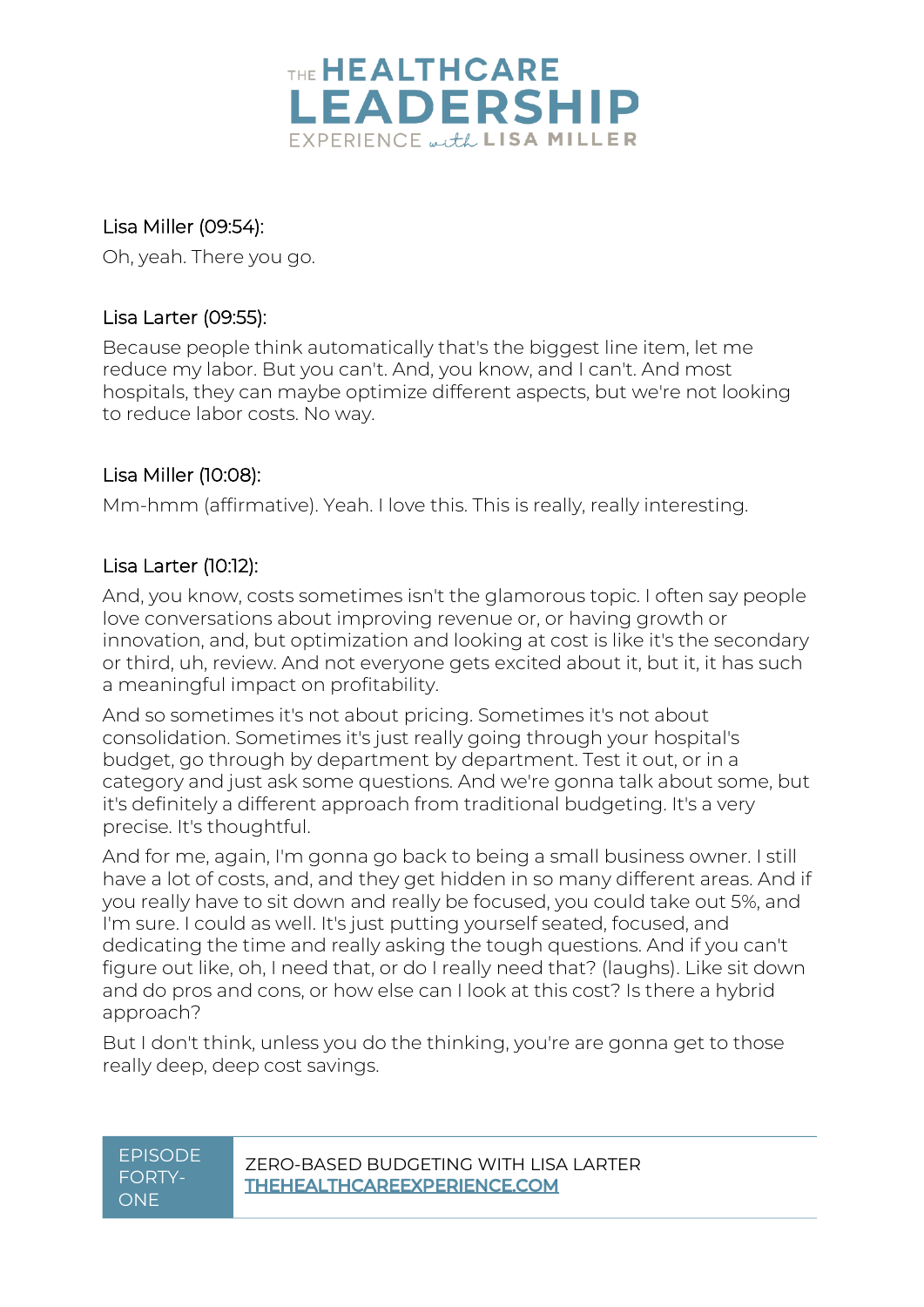

# Lisa Larter (11:40)

Absolutely.

# Lisa Miller (11:42):

So, Lisa, I get asked often, what are some of those other advantages and maybe some of the disadvantages? Right? So some of the advantages are obvious. They are, you know, you really get to look at your operations, you get to you lower your cost, you have some insights that you didn't have before. And you have some, some strategic areas to focus on. I mean, it does give you some unique perspective.

Now, there are some disadvantages. And it definitely is, it's timely and it's resource-intensive. So that's the case. And, you know, that's why we help a lot of our hospitals with kind of gathering the data and putting a framework together and throwing out those costs in those areas and make it simple and easier for them. But it will take time. I, I think the time is well spent. And, you know, we really try to help our clients with a turnkey approach. But I think that's what just detracts everybody.

And I think the other one that detracts everyone, frankly, is I got this covered. I know what's going on in my department. There's nothing that needs to be reviewed. And I think it's mindset, right? Everyone kind of feels like I got this covered. (laughs) And to do this exercise almost seems like you're telling me I don't know what going on. I think that, you know, they just don't believe that this kind of approach is going to reap those rewards.

# Lisa Larter (12:59):

Yeah, for sure. And I think you don't know what you don't know until you know. And when you look at those line-item details and really get clear on your budgeting, there's just so many things. I mean, as a small business owner, there's so many things I find, I can't imagine what it must be like for, you know, the CEO or the CFO of a hospital.

# Lisa Miller (13:20):

Yeah. So I'm gonna give one example and then we're gonna kind of go through a process shortly. So for my, so for myself and our hospital clients, these subscription services are a big area to review. And not all subscription

| <b>EPISODE</b> |
|----------------|
| FORTY-         |
| ONE            |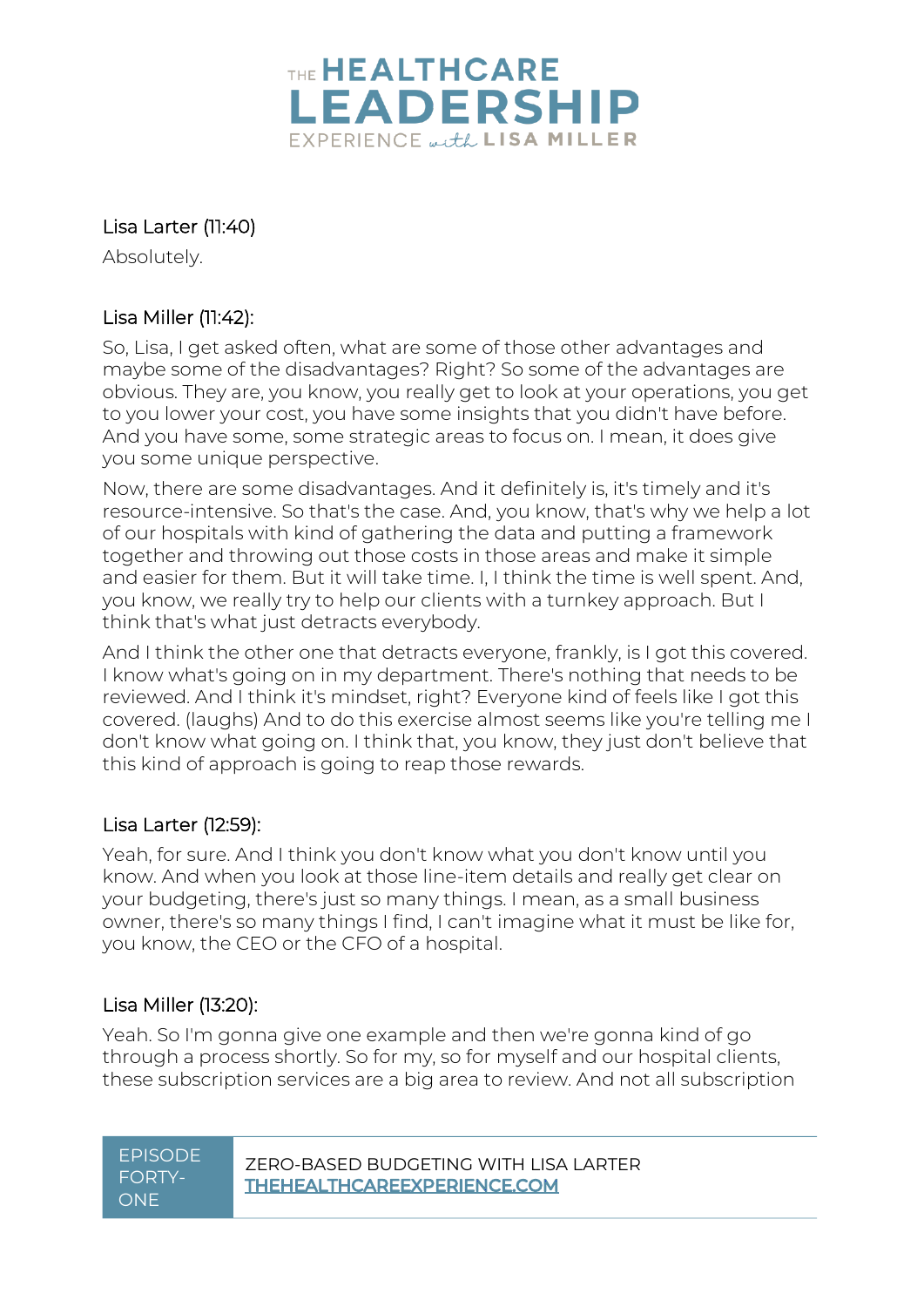

services are bad, however, most subscription services are underutilized, or not utilized, or they have these different tiers. And just by pulling out all your subscription services, just start there. What's recurring? And a lot of them are hidden sometimes within maybe a medical manufacturer or service provider or GPO.

So you have to dig. But it's a big opportunity. And looking at your subscription services and saying, okay, what am I getting? Are there different tier? Or, I bought this subscription services 10 years ago, 5 years ago, 2 years ago. There's a different pricing model in place. I found things, you know, that I have for our company and then I go and find out that I'm on a legacy or an older subscription plan. There's a better subscription plan now.

I think that's just, you know, one kind of view for a hospital to, to really understand, just go into your annual subscription services, but you gotta find them.

# Lisa Larter (14:34):

You gotta find them. And you have to look at them on a month-over-month basis too, if you're paying monthly. I recently had a subscription service that jumped by 50% from one month to the next because a member of my team was adding additional users and didn't realize that adding the additional users was actually going to cost us more money. And I didn't get any notification. They just started billing me more.

### Lisa Miller (14:58):

Now imagine that with a hospital that has 5,000, 10,000, 20,000 employees. And just that one area. That's why I say it may not be a department, it could be a category, or it could be subscription services. I can't tell you how many times hospitals go through their GPO agreements and they're subscribed to 6, 7, 8, 9, 10 data analytics services and half of them nobody's using.

And it's almost like a security blanket. They're like, wait, but what if one day we need 'em? You know? And it's like, okay, well then sign up for them, (laughs) or look at it differently. So if you're just turning in, you are listening to the Healthcare Leadership Experience Radio Show on HealthcareNOW Radio. And I'm your host, Lisa Miller.

Today I'm joined with our producer, Lisa Larter. And this show is sponsored by VIE Healthcare Consulting, the leading healthcare advisory and analytics firm, helping hospitals accelerate their cost savings and margin

| <b>EPISODE</b><br>FORTY-<br><b>ONF</b> | ZERO-BASED BUDGETING WITH LISA LARTER<br><b>THEHEALTHCAREEXPERIENCE.COM</b> |
|----------------------------------------|-----------------------------------------------------------------------------|
|----------------------------------------|-----------------------------------------------------------------------------|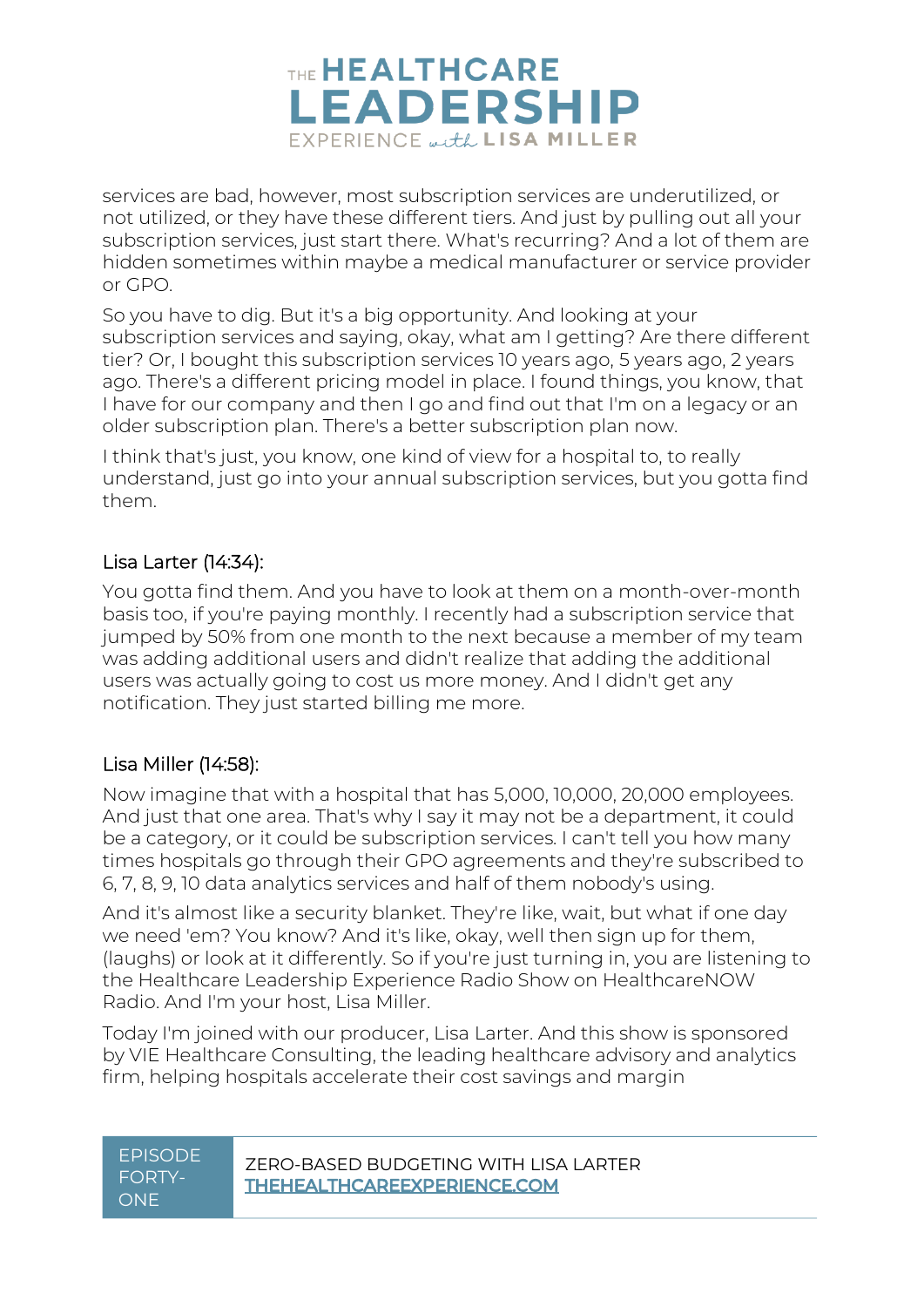

improvement goals, since 1999. You can learn more about VIE Healthcare at viehealthcare.com.

So, Lisa, I have a story and then some questions and like a methodology framework for everyone. So, years ago, how this all began, that is about 12 years ago. We had a client we had worked with for several years. And they wanted to keep on taking a deeper and deeper view. And, you know, that's when I learned about zero-based budgeting. I believe the inventor came out of Texas Instruments. I think Peter Pyhrr is his name and he's really known for this approach.

So I started looking into it and I spoke to the COO and he was familiar with zero-based budgeting. And we tackled the category of spend. It was all their support, contracts, service, and maintenance contracts. And he said he wanted every single service or support or maintenance contract to be reviewed no matter where it was in the hospital.

And we had a committee. And that committee was four or five people. We were on the committee. And any new contract and that category had to be reviewed. So instead of us going out and having that zero-based approach on the front end, we said, okay, let's, this is hard, let's tackle it so when something new comes in, it can't be renewed or paid for. Right?

So every single agreement that was either renewed eve- throughout the whole hospital had to come through the committee. And two things happened. One is we pulled out 37% of those costs either in support, service, or maintenance. 37%. It was huge. It was a multimillion dollar savings beyond what we had done in contracting, pricing, utilization. It was just vetting this whole process. And nothing could be paid. So we had stops in AP. We had this group. And we met every week to talk about these three types of agreements and we had a framework.

And then the second thing that came out of it was there was a support agreement for an energy project that, that COO who was running this in initiative had approved. Right? So it's from the COO, it was significant. It was a few hundred thousand dollars. And everybody was nervous like, we can't have this come through. (laughs) Like, we just have to approve it. And I said, no, he's gonna want us to have this discipline.

So we reviewed it. And funny, we found out that this renewal for this energy project was covered already by another service the hospital was providing. So everyone was-

# FORTY-**ONE**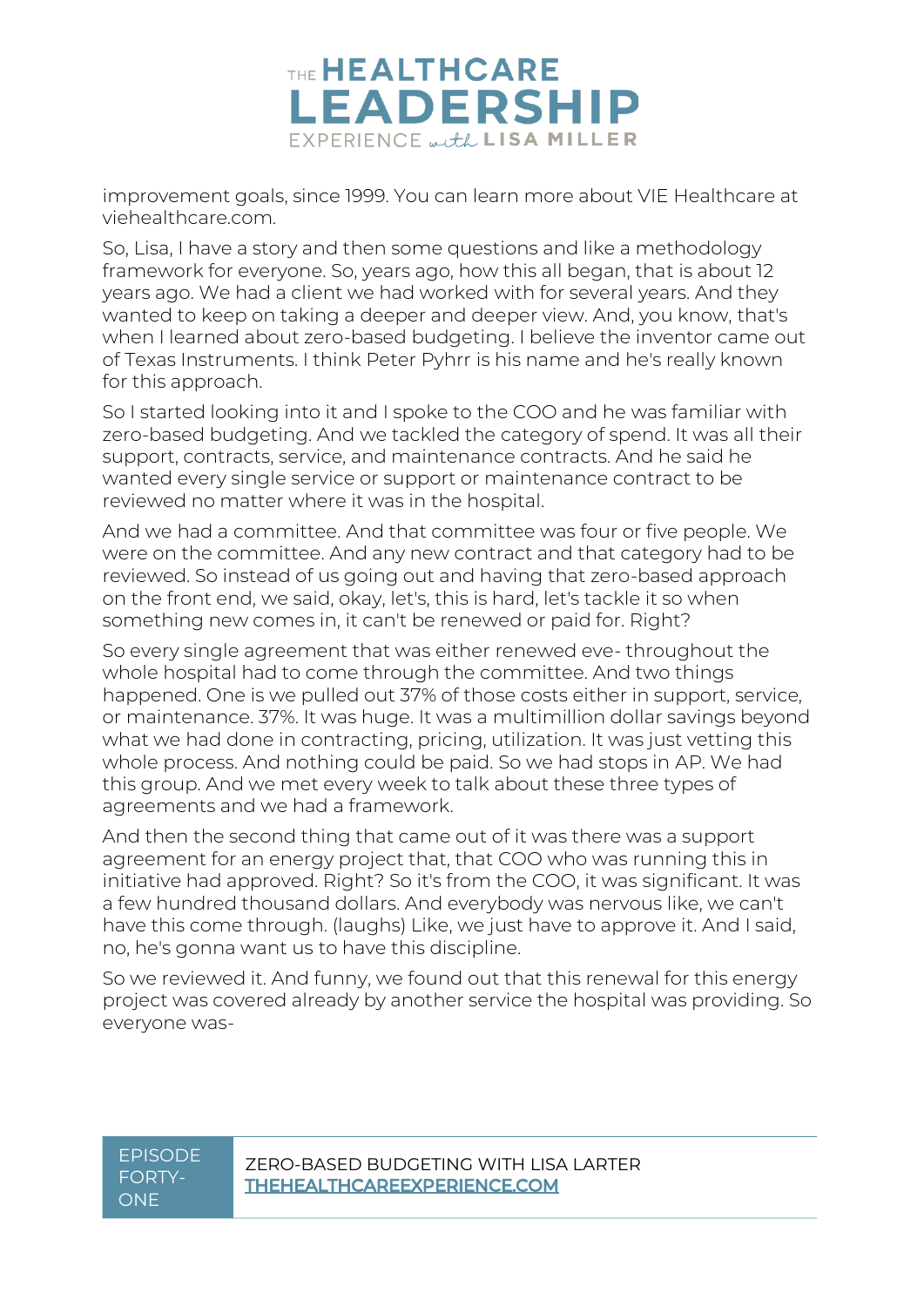

### Lisa Larter (18:39):

Go away.

### Lisa Miller (18:39):

Yeah. Totally covered. A 100%. And so we went back to 'em and we said, listen, it's not that we don't think this is valuable, that you don't need it, but it's covered. I'm not sure that you knew this whole support was covered from another area, another service. And he was like, that's fantastic. You know, it was a few hundred thousand dollars we had saved.

And you know, it was a lesson for all of us, because if you would think about it, was the COO and, you know, no one wants to say no. In fact, everybody was like, no, no, no, it's okay. This has been vetted. This is what he wants. No one's gonna question it. And I was like, no, we still need to go through the process even if it comes out the same. But if anything, he will be happy that we had this rigor and we still had the same process. And lo and behold, it was a cost that it went away entirely. It's like one of my favorite stories.

### Lisa Larter (19:29):

That's amazing. I love the committee idea to vet expenses and what a great example of leadership to actually put the ball into somebody else's court and have them objectively review and make decisions around whether or not this expense should continue or not. It's really smart.

# Lisa Miller (19:49):

Yeah. So it's funny because I think that's the best way to do this. And, you know, and no one wants another committee or another group, but we kept it small. And we kept it very fast moving. We kept it weekly. We had an agenda. We had everything on what we needed to speak about. And they enjoyed it, because we got to ask really innovative questions and thinking questions, right?

And you're right. When you have other people outside the group, having a committee about these agreements, I think you're like, well, yeah, why are we doing it this way? You, you get different thinking, different answers to questions. So I agree. I think that's a great approach.

# FORTY-**ONE**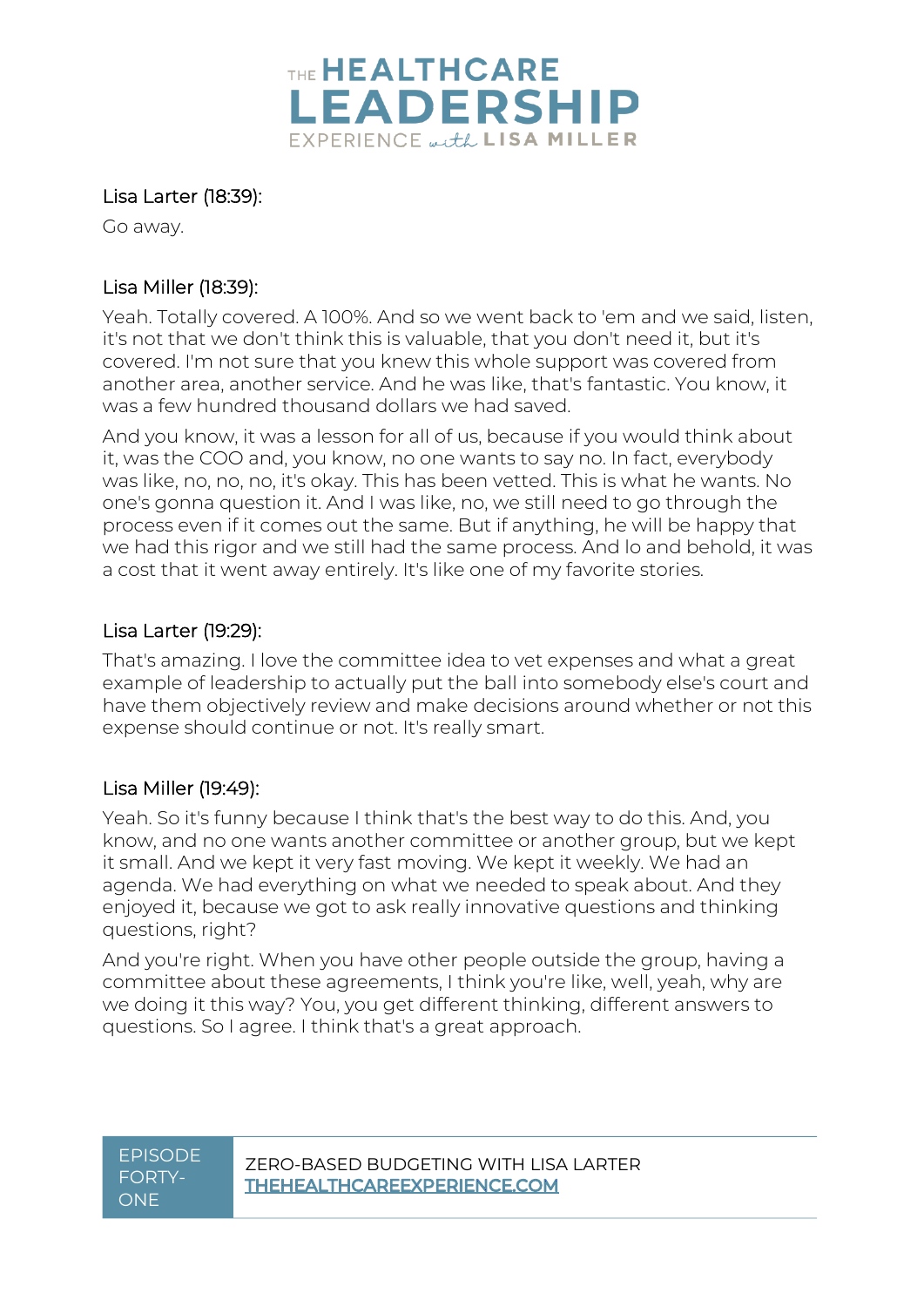

### Lisa Larter (20:28):

Mm-hmm (affirmative). Absolutely.

### Lisa Miller (20:29):

You know, it's leadership too, the COO was open to having this process and supporting it. And, you know, that's really important, because a lot of times some of these committees fall off, for people fall off, but if you can make this committee for like 6 months, you get lots of wins and incentivize the hospital or different ways to incentivize people and, or even just showing what's going on. It's just the excitement. You know, people will get on board.

# Lisa Larter (20:57):

One thing you said though, that I think is really, really powerful, and you just kind of said it like it was no big deal is to justify the spend when it comes through. So you guys actually created a process so that people didn't have to get overwhelmed by looking at every single agreement at once. It was timed so that you could look at them as they came due and you could make those decisions.

And, you know, from what I've read about decision fatigue, if you are actually having to look at hundreds of agreements, all in one setting, your energy for looking at things objectively is going to wane by the end of the day. So even that one strategy of just reviewing every single month of the year over a 12 month period is so powerful.

### Lisa Miller (21:47):

That's a good point, because people do get decision fatigue. And even like in a day, you know, you and I both read that book, you know, in the morning you have this full capacity of a full tank of gas. It's for even to make decisions. And by the end of the day, depending on stress or how we eat or movement, we end up making poor decisions. You're right. So if you have like a hundred contracts you're reviewing, your ability to make good decisions is probably not gonna be so great at the end of the day.

# Lisa Larter (22:13):

E<br>F

Right. And/or if you have like five in a row that you think are nos and the sixth one feels like a no, you might rationalize, well, we just said no to the last five-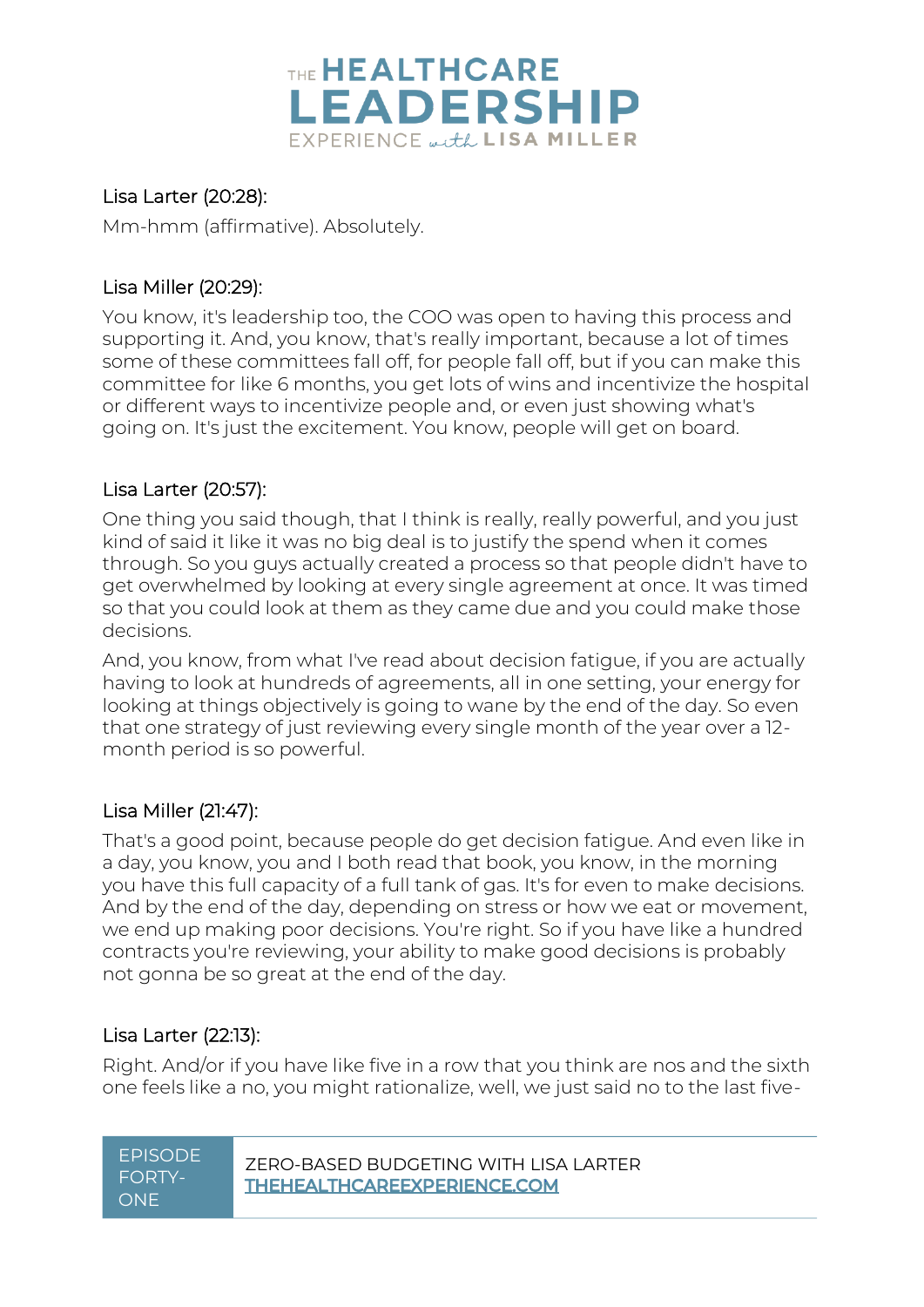

Lisa Miller (22:22):

Yeah.

# Lisa Larter (22:22):

... because they're all so close together.

# Lisa Miller (22:23):

Yeah.

# Lisa Larter (22:23):

So I think that's a really smart way of looking at it.

# Lisa Miller (22:27):

We felt like better in tackling it all on the front end, we would tackle it as they came in. And it was very successful. So, you know, these are some of the questions that we like to ask, do we need this expense? Okay. It seems very generic or very easy question, but it's a really important question to ask, right? Do we need this expense? Are we using it? Are we using it to the capacity that we should be using it? There's a different way to approach this expense. Maybe we could outsource it, maybe insource it. Consolidation's always an option.

Sometimes it's going back to this provider to say, is there anything new you're doing here? As we look to the future, we're gonna be spending more money, can you absorb this, this new SAS, this new service for a year? And then really understand the total cost of ownership. And the big one that I speak about often, when was the last time we reviewed the invoices extensively? So we're not getting the reports, when do we actually have paper invoices? Or if you, if you call us up, we'll help you with our invoice, ROI, and technology. But whenever you reviewed those invoices, because I'll tell you, that is really one of the principles of zero-based budgeting, is understand those real costs on those invoices.

So those are some of the questions. And I think hopefully we covered a quasi, you know, financial, maybe not as interesting topics, some interest, but with some strategies, right? It's important. Maybe pick a department. Don't look

# FORTY-**ONE**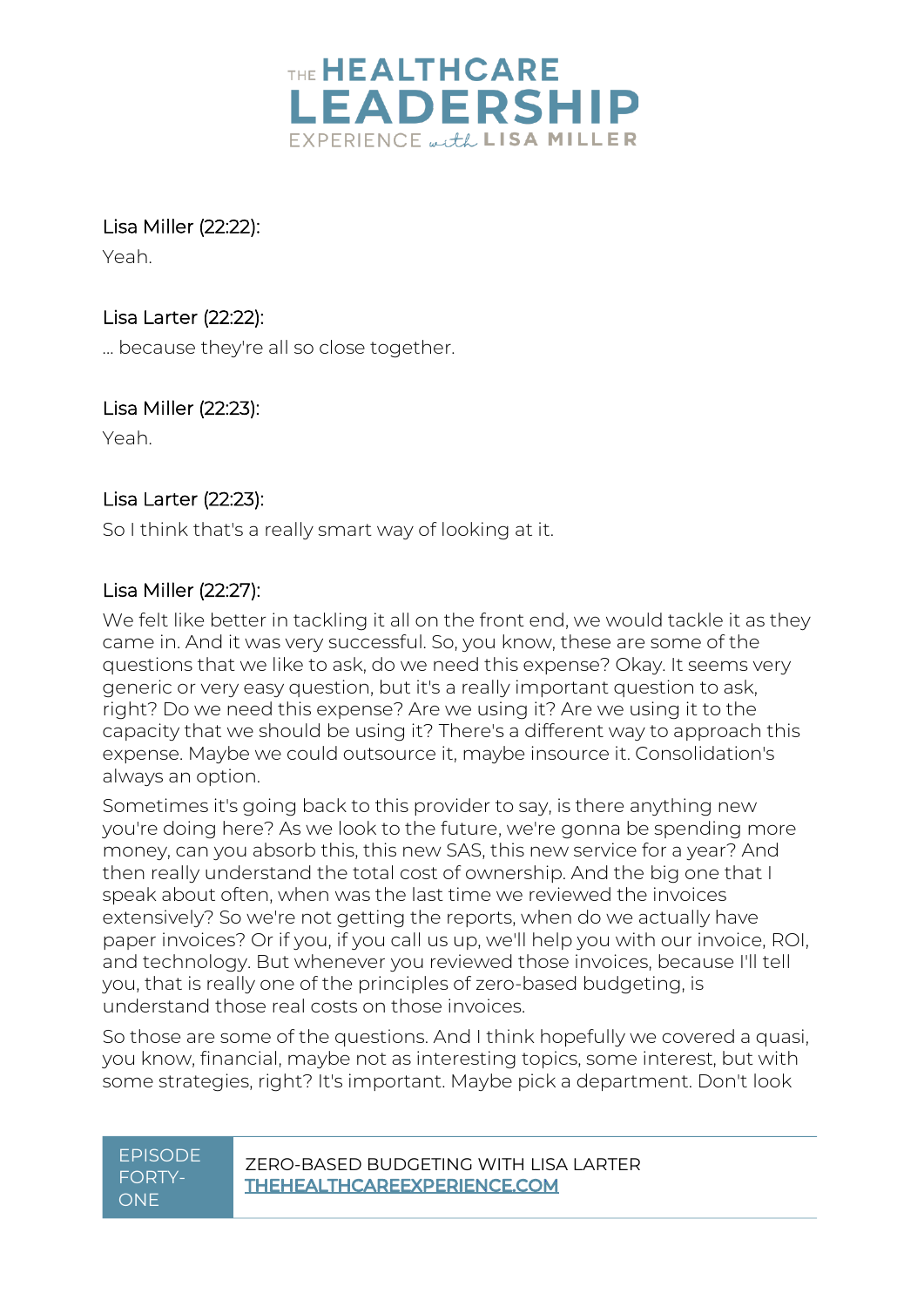

at the whole hospital as a zero-based budgeting. Cause it's too overwhelming. Pick a department. Pick an expense area. Pick a category. Get wins. Be strategic about. But do something. And you're gonna come up with some opportunities.

### Lisa Larter (24:08):

Something I heard someone talk about the other day that was, I thought was really helpful is when they were looking at all of their expenses, they actually highlight them in different colors. So if it's an expense that is one that they wanna keep and it's good, they highlighted in green. If it's one that they need more information on, they highlight it in yellow. And if it's one that needs to be stopped, they highlighted in red.

And I thought, what a really brilliant way to just print out all of your expenses and look at them at a glance? Now, I get that a hospital isn't going to be able to print out every single expense, but maybe there's category that they could be looking at through this lens. And if there's something on that list that they don't know what it is, then it really should be a yellow. And that's where you should be looking at this committee to determine whether or not it is an expense you wanna keep.

### Lisa Miller (25:00):

I love that. Such a visual way. But they could take an invoice. And maybe go through the invoices and do their red, yellow, green. But I love that. And some of their accounting systems are a little more sophisticated, but that's a great idea. Thank you. I love that you shared it. I might have to use that. (laughs)

So, Lisa, thank you for joining me today on The Healthcare Leadership Experience. It was great.

### Lisa Larter (25:23):

Yeah. It was great to hear you talk about this. I feel like I, I need to go back and look at all my expenses. (laughs)

### Lisa Miller (25:29):

We can help you with that. Thank you, Lisa, for being on the show. And we appreciate all the listenership.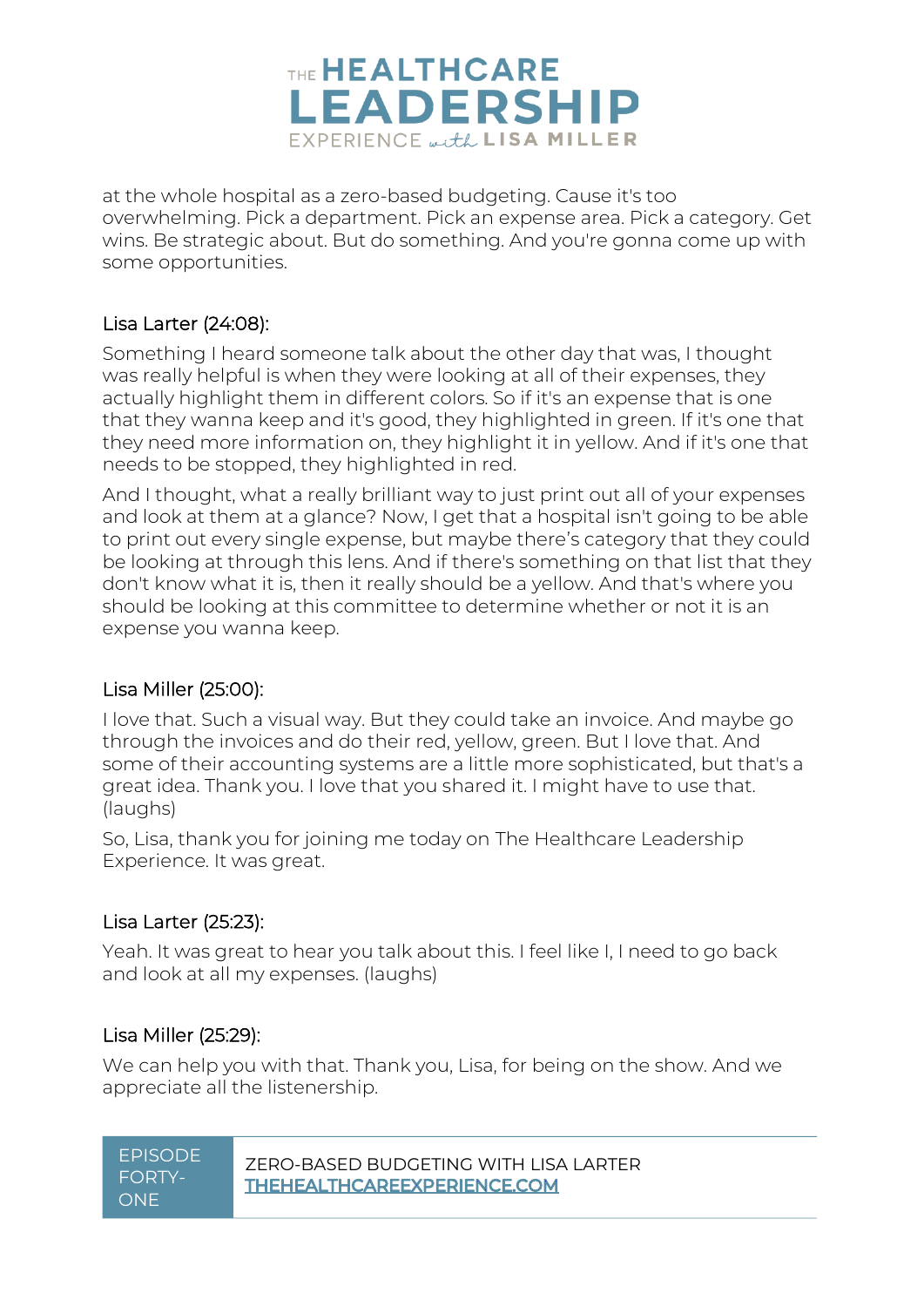

If you've got a topic you would like to have us speak about, please reach out to me. I'm on LinkedIn. I'm also in the show notes. You can reach out to me on my email.

Thank you for listening to Healthcare Leadership Experience Radio Show on HealthcareNOW Radio. I'm Lisa Miller, the host. And join us every day at 5:00 AM, 1:00 PM, and 9:00 PM. And we're on all podcast apps.

We'll talk soon. Thank you.

### Voiceover (26:03):

Thank you for joining Lisa Miller for this episode of the Healthcare Leadership Experience Radio Show, sponsored by VIE Healthcare consulting. If you enjoyed the show subscribe so you can automatically get notified when new shows premier weekly. Don't forget to leave us a review. Some more healthcare leaders like you can discover us.

This show is on HealthcareNOW Radio, Apple Podcast, Stitcher, Spotify, Pandora, and other major podcast platforms.

To reach out to Lisa personally, you can join the conversation on LinkedIn, where Lisa continues to have discussions on the business of healthcare.

You can find links to Lisa's other social platforms in the show notes or at viehealthcare.com.

The Healthcare Leadership Experience Radio Show is the think differently communication for healthcare leaders and are honored to have you tune in.

Join us next week for another episode of The Healthcare Leadership Experience Radio Show.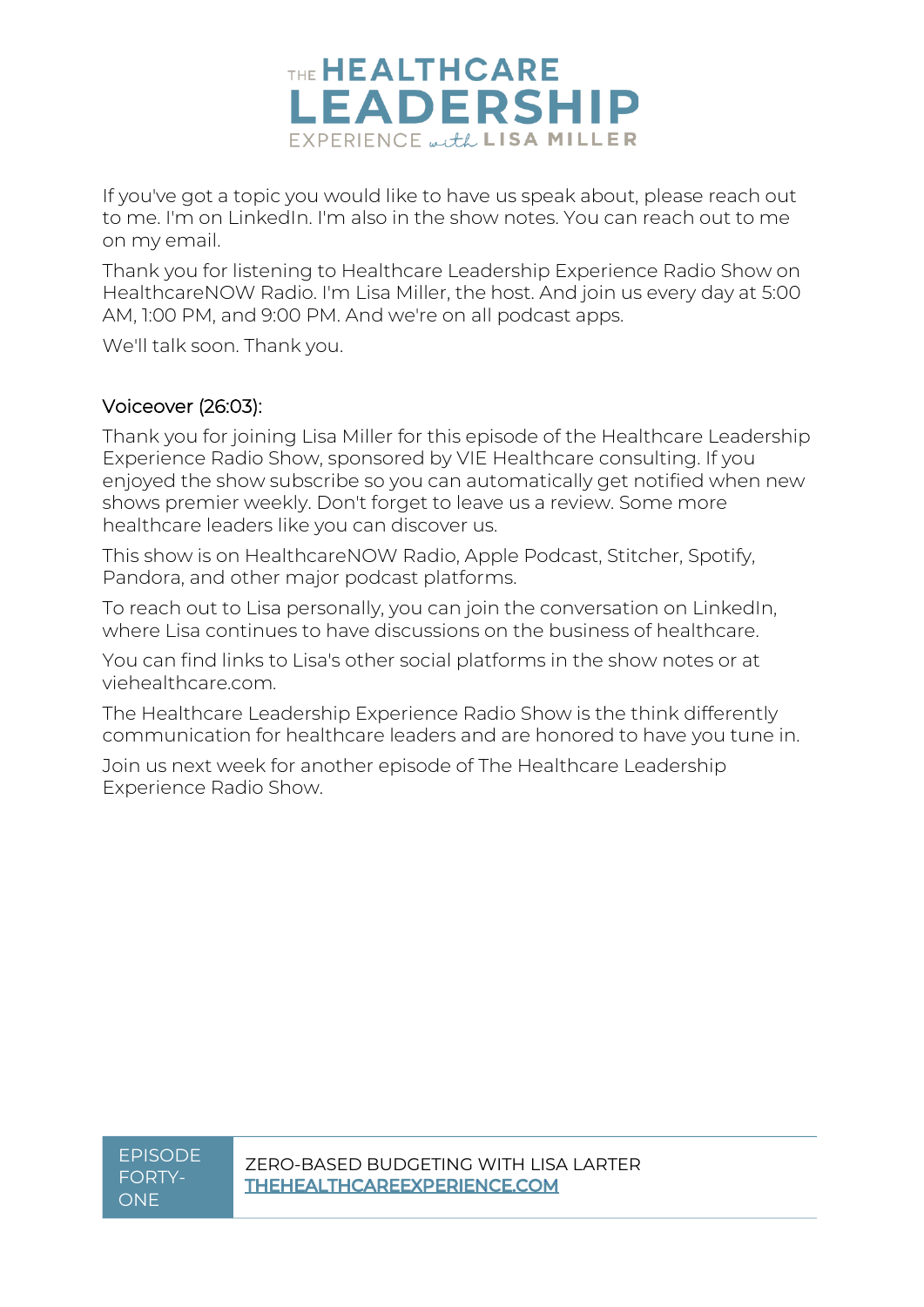# THE HEALTHCARE **LEADERSHIP** EXPERIENCE with LISA MILLER



#### MEET LISA MILLER

*It's important for hospitals to have a clearly defined cost savings strategy with purchased services as a component to that strategy. We provide our clients with a focused roadmap to achieve those savings through our expertise since 1999*

Lisa Miller launched VIE Healthcare Consulting in 1999 to provide leading-edge financial and operational consulting for hospitals, healthcare institutions, and all providers of patient care.

She has become a recognized leader in

healthcare operational performance improvement, and with her team has generated more than \$720 million in financial improvements for VIE Healthcare's clients.

Lisa is a trusted advisor to hospital leaders on operational strategies within margin improvement, process improvements, technology/ telehealth, the patient experience, and growth opportunities.

Her innovative projects include VIE Healthcare's EXCITE! Program, a performance improvement workshop that captures employee ideas and translates them into profit improvement initiatives, and Patient Journey Mapping®, an effective qualitative approach for visualizing patient experience to achieve clinical, operating, and financial improvements.

Lisa has developed patented technology for healthcare financial improvement within purchased services; in addition to a technology that increases patient satisfaction through front line insights.

Lisa received a BS degree in Business Administration from Eastern University in Pennsylvania and a Masters in Healthcare Administration from Seton Hall University in New Jersey.

She is a member of the National Honor Society for Healthcare Administration – Upsilon Phi Delta. Her book *The Entrepreneurial Hospital* is being published by Taylor Francis.

# FORTY-**ONE**